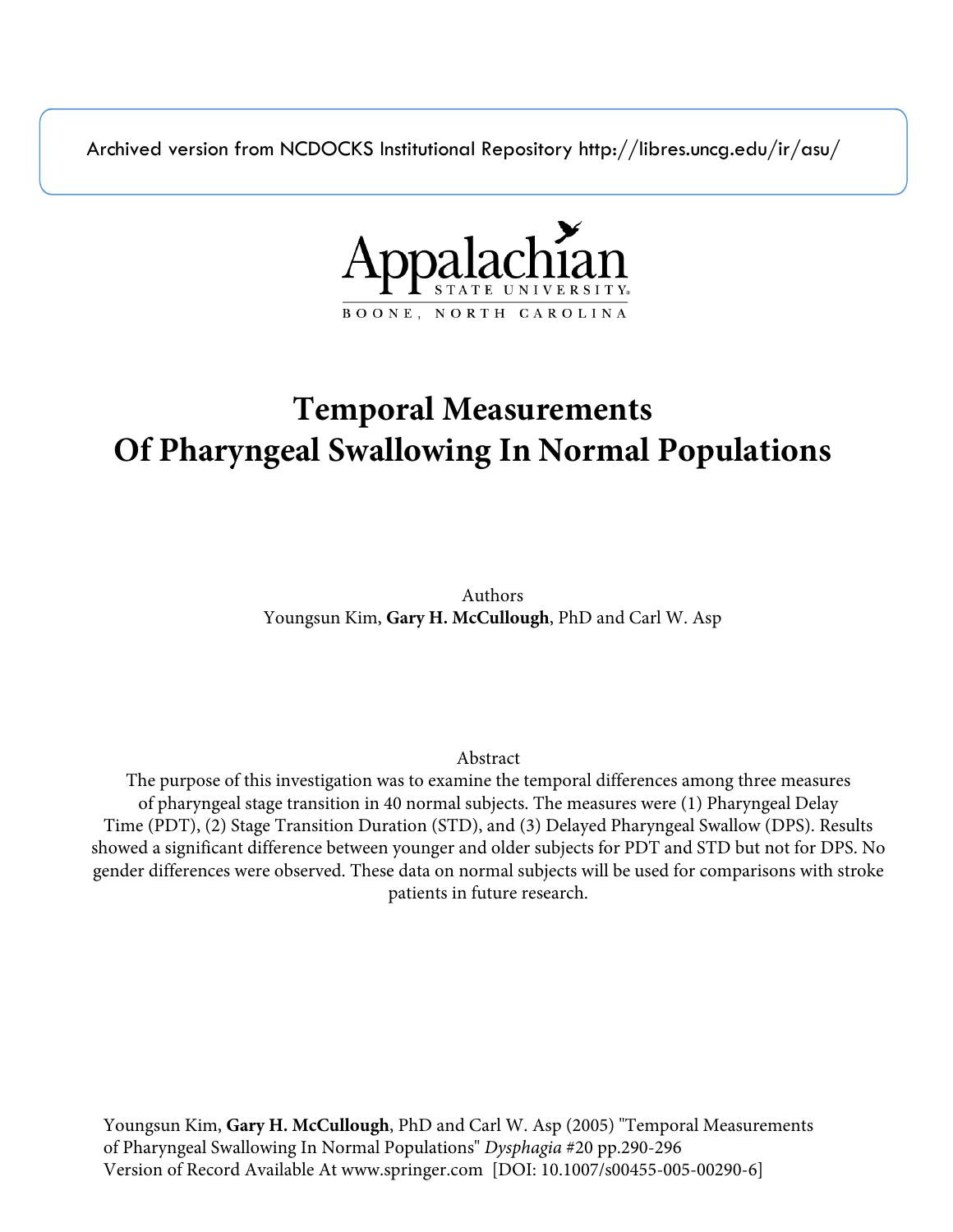The dynamics of oropharyngeal swallowing are both simultaneous and sequential in nature. Historically, it has been broken down into stages (i.e., oral preparatory, oral, and pharyngeal) and has been further delineated into specific physiologic terms that define the movement of the bolus through the biomechanical process of swallowing [1]. Biomechanical and temporal measurements of swallowing physiology are designed to (1) promote research on normal and abnormal physiology, (2) provide detailed, comprehensive diagnostic tools for patients with dysphagia, and (3) help the clinician develop management and

treatment plans that are specific to the physiologic problems. Normative data for many temporal measures have been obtained and reported [1–5].

The videofluoroscopic swallowing examination (VFSE) provides X-ray imaging of the oral and pharyngeal stages that can be recorded onto video- tape or digital imaging systems. VFSEs can then be analyzed frame-by-frame, recording the time (in milliseconds) that specific physiologic events occur in relation to one another. In addition, judgments of bolus flow, such as residue in the oral cavity or pharynx, and misdirection of the bolus, such as laryngeal penetration and aspiration, can be made.

As a bolus is propelled from the oral cavity into the pharyngeal cavity, the pharyngeal swallow should be triggered. Triggering of the pharyngeal swallow means that the hyolaryngeal complex will begin to rise and the laryngeal vestibule will close at three levels: (1) the epiglottis will close over the arytenoid cartilages, (2) the false vocal folds will close and the arytenoids will tilt anteriorly, downward, and medially, and (3) the true vocal folds will close. With the airway protected, the bolus can pass safely through the pharynx. Timely hyolaryngeal excursion is important relative to the timing of upper esophageal sphincter (UES) opening as well [6]. Three physiologic events have to occur for successful UES opening. First, vagal firing to the UES must cease. Second, the hyolaryngeal complex must elevate and move anteriorly. Third, bolus pressure must be sufficient to maximize UES opening. When all forces are acting as appropriate and the hyoid is at its maximum displacement, the cricopharyngeus muscle is pulled open maximally, allowing passage of the bolus into the upper esophagus. If the timing is not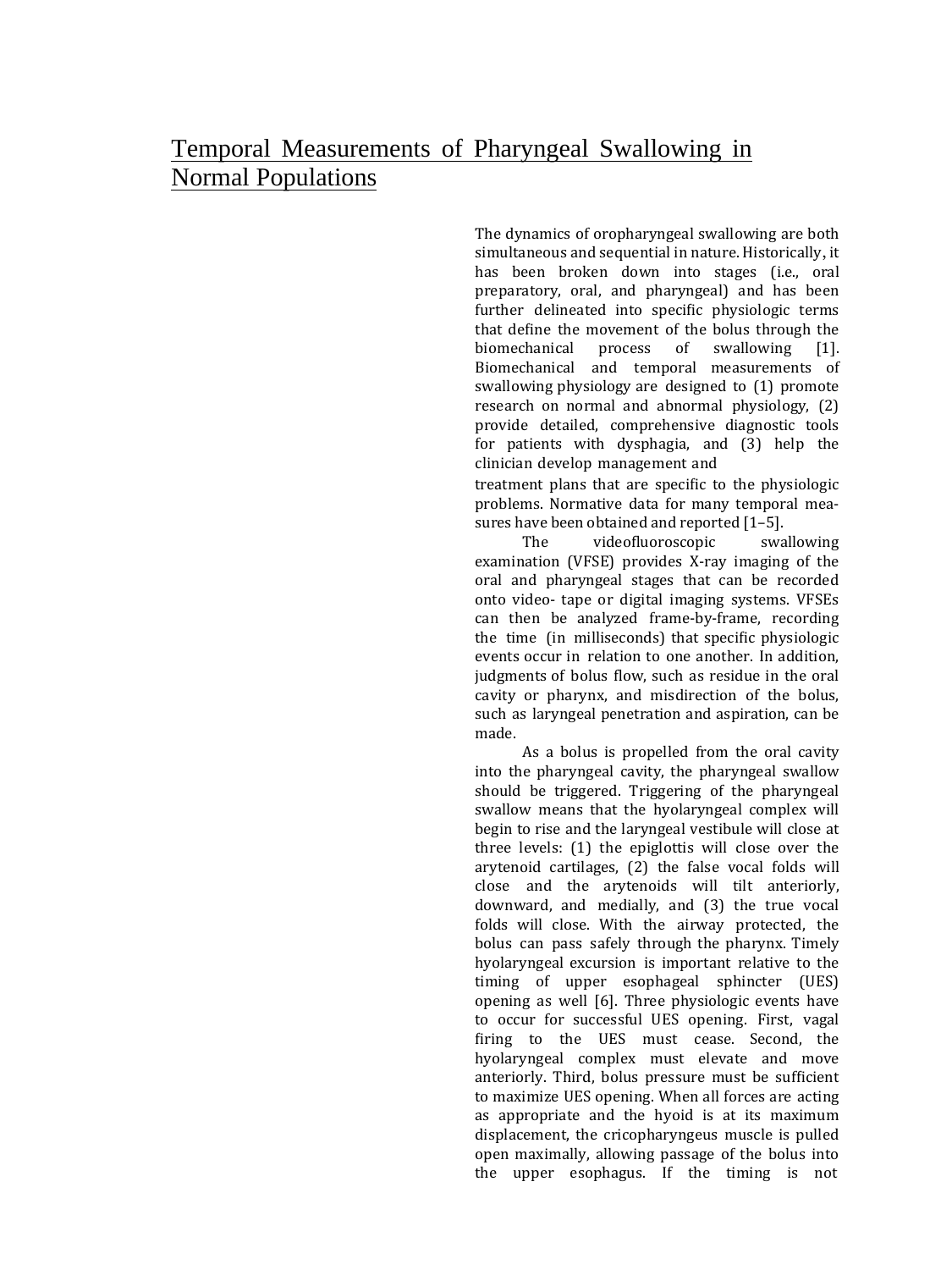synchronized with bolus flow, the bolus will not completely enter the upper esophagus and residue will remain in the pyriform sinuses.

Based on what is known about the simultaneous and sequential dynamics of the oral and pharyngeal stages, a timely initiation of the pharyngeal swallow in relation to the end of the oral stage is also essential. The transition between the oral stage of swallowing and the pharyngeal stage of swallowing has been defined differently by researchers. Logemann [6] stated that it ''begins when the bolus head reaches the point where the lower edge of the mandible crosses the tongue base and ends when laryngeal elevation begins in the context of the rest of the swallow'' (p. 77). The time that passes between those two events was defined as Pharyngeal Delay Time (PDT). In a study of individuals without swallowing problems, pharyngeal delay time was less than 1 s for all volumes of 1, 5, 10 and 20 ml [2,4–6]. Older subjects had significantly longer pharyngeal delay times than the younger subjects. Normal subjects over 60 years old had delay times of 0.4–0.5 s, while normal subjects under 60 years old had delay times of 0–0.2 s.

Robbins et al. [1] defined the transition between the oral and pharyngeal stages differently. Stage Transition Duration (STD) was defined as the time between barium first passing the ramus of the mandible until the beginning of maximum hyoid excursion, which is the initiation of superior– anterior hyoid movement. In other words, rather than focusing on the first sign of *laryngeal* movement within the context of the swallow, Robbins et al. proposed that it begins with the first sign of superior–anterior *hyoid* movement. Stage transition duration was also observed to increase with age. The initiation of maximal hyoid excursion occurred for younger normal subjects before the bolus passed the ramus of the mandible, and for older participants it occurred after the bolus passed the ramus. The main difference between PDT and STD is that PDT marks from the movement of the thyroid cartilage, and STD marks from the superior–anterior movement of the hyoid.

In 1994, Perlman et al. [7] reported a measure of delayed onset of swallowing that was easier to visualize and less dependent on a 100-ms clock. Specifically, Delayed Pharyngeal Swallow (DPS) was reported to occur when laryngeal elevation is not triggered within 1 s of barium entering the valleculae. As part of their study [7], they scaled the severity of the delay: greater than 1 s was considered a mild delay; between 1 and 2 s was considered a moderate delay, and greater than 5 s constituted what was considered to be a severe

delay [7]. Since that time our understanding of the complexities of pharyngeal onset of swallowing has definitely changed. Nonetheless, this 1994 measure is still closer to how clinicians actually look at delayed onset of swallowing in practice. Most clinicians do not have 100-ms timers and use more gross visual estimates to make this rating. Thus, its relevance should not be discounted without due accord.

A prolonged transition between the end of the oral stage and the beginning of the pharyngeal stage, or the initiation of the pharyngeal swallow, has been linked to aspiration. Aspiration has been defined as the entry of food or liquid into the airway below the true vocal folds [6]. In the study by Perlman et al. [7], aspiration occurred more frequently in patients with moderate to severe DPS (53%–56%) than with mild DPS (42%). A more recent study also linked delayed swallowing, as defined by prolonged STD, and the occurrence of aspiration [8]. Aspiration of food or liquid when swallowing has been associated with the development of aspiration pneumonia [9]. Thus, while many other factors may also contribute to a negative health outcome such as aspiration pneumonia [10], the presence of a delayed initiation of the pharyngeal stage of swallowing (by causing aspiration) can be considered one such factor. Treatments to reduce the time between the oral and pharyngeal stages have been investigated [11,12]. With at least three definitions of this transition between stages, however, it is not evident which one is most valuable for differentially diagnosing a normal vs. abnormal stage transition. Normative data have been collected for PDT [2,4,5] and STD [1]. To our knowledge, however, no studies have examined normative data for all of these published measures together with normal participants. Oropharyngeal swallowing onset is more complex than one measure can espouse to. Nonetheless, this study is a simple effort to examine and compare a few of the measures of delayed onset of swallowing in the literature.

The purpose of this investigation was to examine the temporal differences (means and standard deviations in seconds) among three measures of pharyngeal stage transition in 40 normal participants. All three measures of transition duration were analyzed and reported. Age and gender differences were compared. Our specific research questions were as follows: (1) Which measures of pharyngeal swallow onset (if any) are most sensitive to normal aging? and (2) Which measures of pharyngeal swallow onset (if any) are most sensitive to differences in gender?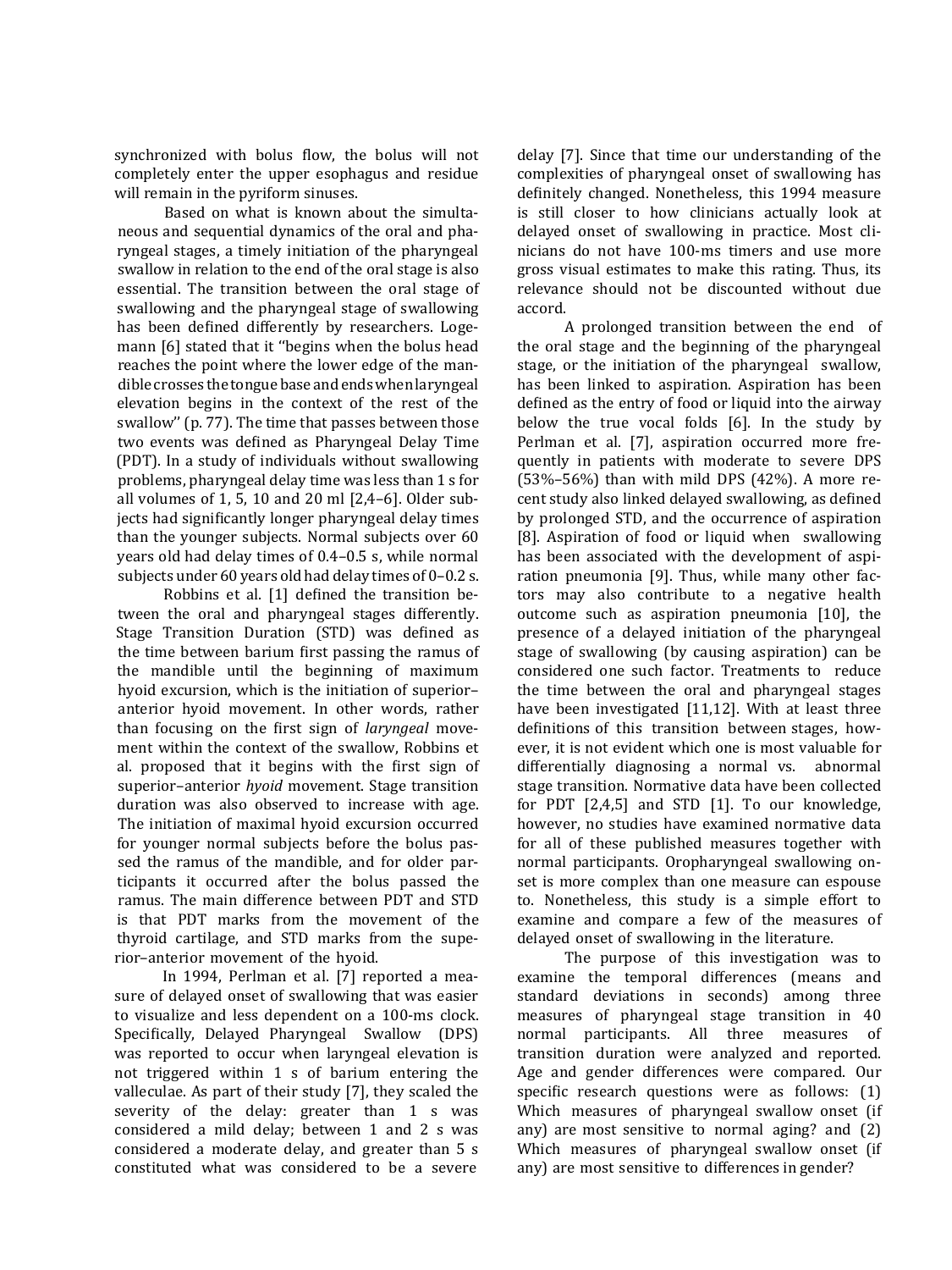#### Methods

# *Participants*

Videotapes of videofluoroscopic swallowing examinations (VFSE) for 40 normal individualsof varying ages and genders were analyzed using the three definitions of transition between the oral and pharyngeal stages. VFSE data were analyzed from preexisting videotapes obtained from a prior investigation [3]. All subjects in that investigation were screened for neurologic or structural abnormalities which would interfere with swallowing. Each subject completed a comprehensive questionnaire and passed a cranial nerve examination and an oral motor/structural examination before participation. Individuals with any neurologic or structural abnormality affecting the head and neck were excluded. Individuals were divided into two age groups based on previous studies revealing age and gender differences for individual measures of stage transition [1,2,4,5]. Thus, tapes were analyzed for 20 individuals between the ages of 21 and 51 and for 20 individuals between the ages of 70 and 87. Ten men and ten women were in each group.

In each VFSE, the subject was seated upright in a stretcher chair for the duration of the study. VFSEs were conducted with a mobile, C-arm X-ray (OEC Diagnostics, Model 9400) system. Each study was recorded with a Panasonic Super-VHS PV-S7670 Pro Line Multiplex videocassette recorder with an attached 100-ms digital videotimer (TEL Video Products model VC 436). Participants were seated and viewed radiographically in the lateral plane. The fluoroscopic tube was focused on the oral cavity from the lips anteriorly to the pharyngeal wall posteriorly, and from the nasopharynx superiorly to just below the UES area. The subjects each swallowed two 5-ml and then two 10-ml thin-liquid boluses (50/50 mixture of E-Z-HD Barium Sulfate Powder for Suspension). Additional swallows of puree and solid consistencies were recorded but were not analyzed for this study.

# *Procedures and Statistics*

To answer the proposed research questions, the principal investigator reviewed each videotape and analyzed 5-ml and 10-ml thin-liquid swallows using slow-motion frame-by-frame analysis. Only thin liquids were analyzed because thin liquids are the primary concern for individuals with delayed transitions between the oral and pharyngeal stages. The measurements followed the three published measures for transition between the oral and pharyngeal stages:

- (1) Pharyngeal Delay Time (PDT): The time from bolus head passing the posterior edge of the ramus of the mandible until the initial observation of laryngeal elevation [2,4,5]. Initial laryngeal elevation time was recorded by observing the most superior-anterior edge of the thyroid cartilage. Typically, some calcification helps in the localization of this area. The first superior movement of the thyroid cartilage that actually results in a swallow was recorded. Any up and down movements of the larynx before the onset of the swallow were ignored.
- (2) Stage Transition Duration (STD): The time from bolus passing the posterior edge of the ramus of the mandible until maximal excursion of the hyoid is initiated [1]. The initiation of maximal excursion of the hyoid was recorded as the first anterior– superior hyoid movement that results in an actual swallow event. During this time, the hyoid begins to blur as it moves more quickly than the recording can capture. Up and down movements of the hyoid that did not result in a swallow were ignored.

(3) Delayed Pharyngeal Swallow (DPS): The time from the head of the bolus reaching the valleculae to the initiation of laryngeal movement [7]. Perlman et al. did not specifically define how they rated the bolus entering the valleculae. For this study we used the methodology used with the other measures for the head of the bolus movement. Trickle down barium was not counted in this measure. Rather, the tongue must have been actively pushing the barium into the pharynx for the first part of this measure to be counted. The bolus head was considered to have reached the valleculae when it passed below and anterior to the tip of the upright epiglottis. Thus, if you drew a straight line from the tip of the epiglottis at rest back to the base of tongue, you would mark the top of the valleculae for this measure. Initiation of laryngeal movement was defined exactly as it was for PDT.

First, all liquid swallows were analyzed for the following points of occurrence with the 100-ms timer: (1) bolus head passing the ramus of mandible, (2) bolus passing the ramus of mandible, (3) entrance of the bolus into the valleculae at the level of the tip of the upright epiglottis, (4) beginning of laryngeal elevation, and (5) initiation of maximum hyoid elevation.

Second, times for each of the above-mentioned markers were recorded and used to calculate the three measures of stage transition, i.e.,  $PDT =$  initiation of laryngeal elevation  $(4)$  - bolus head passing into the ramus of mandible  $(1)$ ,  $STD =$  initiation of maximum hyoid elevation (5) - bolus passing the ramus of mandible (2), and  $DPS =$  beginning of laryngeal elevation (4) - bolus entrance into valleculae (3).

Age and gender differences were analyzed using a repeatedmeasures one-way analysis of variance (ANOVA) with one repeated factor, volume of bolus, and two between-subject factors, age and gender. Wilkin's lambda was used to determine the significance ( $p < 0.05$ ).

#### Results

None of the subjects, according to our analyses of the videotapes, were observed to have overt signs of dysphagia. No aspiration was observed. No residue other than trace coating was observed. All swallows appeared to be complete and all physiologic aspects of the swallow, including tongue base retraction, epiglottic inversion and seal, and UES opening, appeared to be clinically normal.

## *Reliability*

For intrajudge reliability, the investigator randomly selected and reanalyzed 10% of the patients' VFSE tapes. A significant correlation between the first and second ratings was observed  $(r = 0.88, p < 0.01)$ . For interjudge reliability, a second judge analyzed 10% of the patients' videotapes. The second judge was a certified speech pathologist who evaluates patients for dysphagia on a regular basis and who had undergone training on VFSE temporal measures for another investigation. Results were compared with the results of the primary investigator. Significant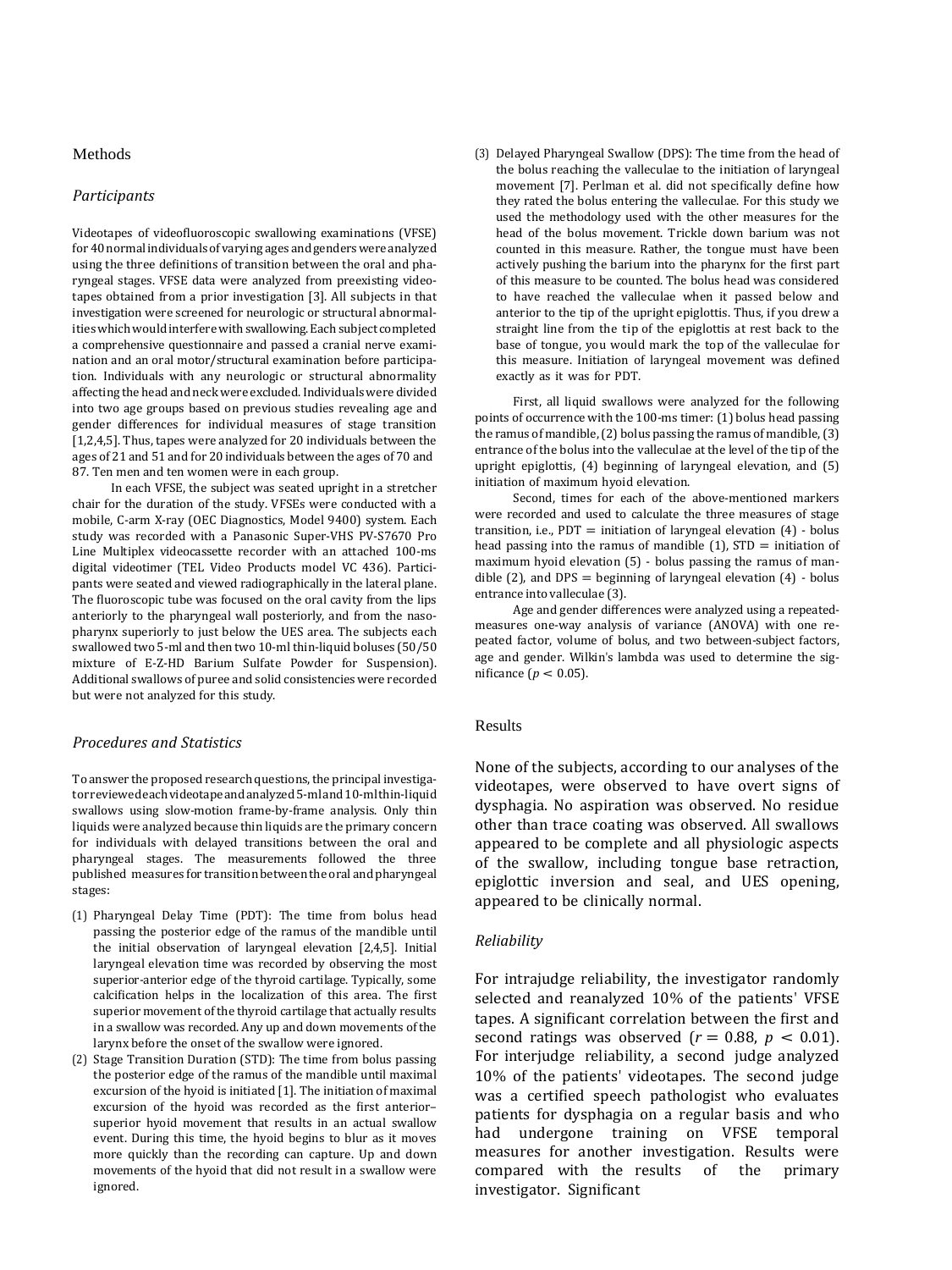|  |  | Table 1. Mean and standard deviation (SD) by age group in three pharyngeal swallowing measurements |
|--|--|----------------------------------------------------------------------------------------------------|
|--|--|----------------------------------------------------------------------------------------------------|

| Duration measures (s) | Volume (ml) | Younger $(n=20)$ |      | Older $(n=20)$ |      |      |       |
|-----------------------|-------------|------------------|------|----------------|------|------|-------|
|                       |             | Mean             | SD   | Range          | Mean | SD   | Range |
| <b>PDT</b>            | 5           | )0.10            | 0.05 | 0.26           | 0.17 | 0.05 | 0.29  |
|                       | 10          | )0.10            | 0.06 | 0.21           | 0.19 | 0.05 | 0.17  |
| <b>STD</b>            | 5           | 0.06             | 0.07 | 0.20           | 0.20 | 0.06 | 0.26  |
|                       | 10          | 0.08             | 0.07 | 0.26           | 0.23 | 0.07 | 0.24  |
| <b>DPS</b>            | 5           | )0.13            | 0.17 | 0.50           | 0.06 | 0.09 | 0.34  |
|                       | 10          | 0.18             | 0.08 | 0.31           | 0.01 | 0.05 | 0.20  |

PDT - pharyngeal delay time, STD - stage transition duration, DPS - delayed pharyngeal swallow.

correlations between judges were observed (*r* = 0.83,  $p < 0.01$ ).

# *Age Effects*

Means and standard deviations (SD) for the three transition duration measurements, separated into the age categories for the younger and older subjects, are presented in Table 1. A boxplot of age differences in the three transition duration measurements is provided in Figure 1.

Both Pharyngeal Delay Time (PDT)  $[F(1,36) = 4.56, p = 0.4]$  and Stage Transition Duration (STD)  $[F(1,36) = 7.28, p = 0.01]$  were significantly different between younger and older subjects. When measuring PDT, the laryngeal elevation of older subjects typically began after the head of bolus reached the ramus of the mandible in both volume sizes, whereas laryngeal elevation in younger subjects occurred before the head of bolus reached the ramus. When measuring STD, the same was true. Maximum hyoid excursion was initiated before the bolus reached the ramus of the mandible in younger subjects and after the bolus passed the ramus of the mandible in older subjects. For Delayed Pharyngeal Swallowing (DPS), however, there was no significant difference between younger and older subjects [*F*(1,

 $36$  = 2.82,  $p = 0.10$ , despite the fact that mean times were longer for older subjects than for younger subjects.

# *Gender Differences*

Means and standard deviations (SD) for the three transition duration measurements broken down by gender are presented in Table 2. A boxplot of gender differences in the three transition duration measurements is provided in Figure 2. No significant gender differences were observed across the three measures of pharyngeal delay. When measuring pharyngeal

delay with PDT, mean durations were longer for women than for men on both 5-ml and 10-ml boluses, but the differences were not significant. When using STD, no such trend was observed. Women had longer STDs for 10 ml, and men had longer STDs for 5 ml. Mean durations using DPS were the exact opposite. Women's DPSs were longer for 5-ml boluses, but men's DPSs were longer for 10-ml boluses.

#### Discussion

## *Age*

The results of this investigation support previous investigations regarding age differences for Pharyngeal Delay Time (PDT) and Stage Transition Duration (STD) in normal populations [1,2,4,5]. Younger subjects tend to initiate both laryngeal movement and hyoid excursion before the point when the head of the bolus reaches the ramus of the mandible. As people get older, laryngeal elevation and initiation of maximum hyoid excursion may be delayed because of changes in motor and sensory functions [13,14]. Timely hyolaryngeal elevation is important for two reasons: (1) epiglottic tilt and seal help to prevent premature spillage of material into the laryngeal vestibule prior to swallow initiation, and (2) timely opening of the UES allows continuous bolus movement through the pharynx into the esophagus. Normal older subjects have been observed to have increased laryngeal penetration for liquid boluses when compared with normal younger subjects. However, no increase in aspiration has been reported. The increase in penetration may well be the result of the longer delay in the initiation of the pharyngeal swallow. Likewise, a slight increase in pyriform residue has been observed for older versus younger subjects [6]. While this, as well, may be attributable to delayed hyolaryngeal excursion and subsequent de-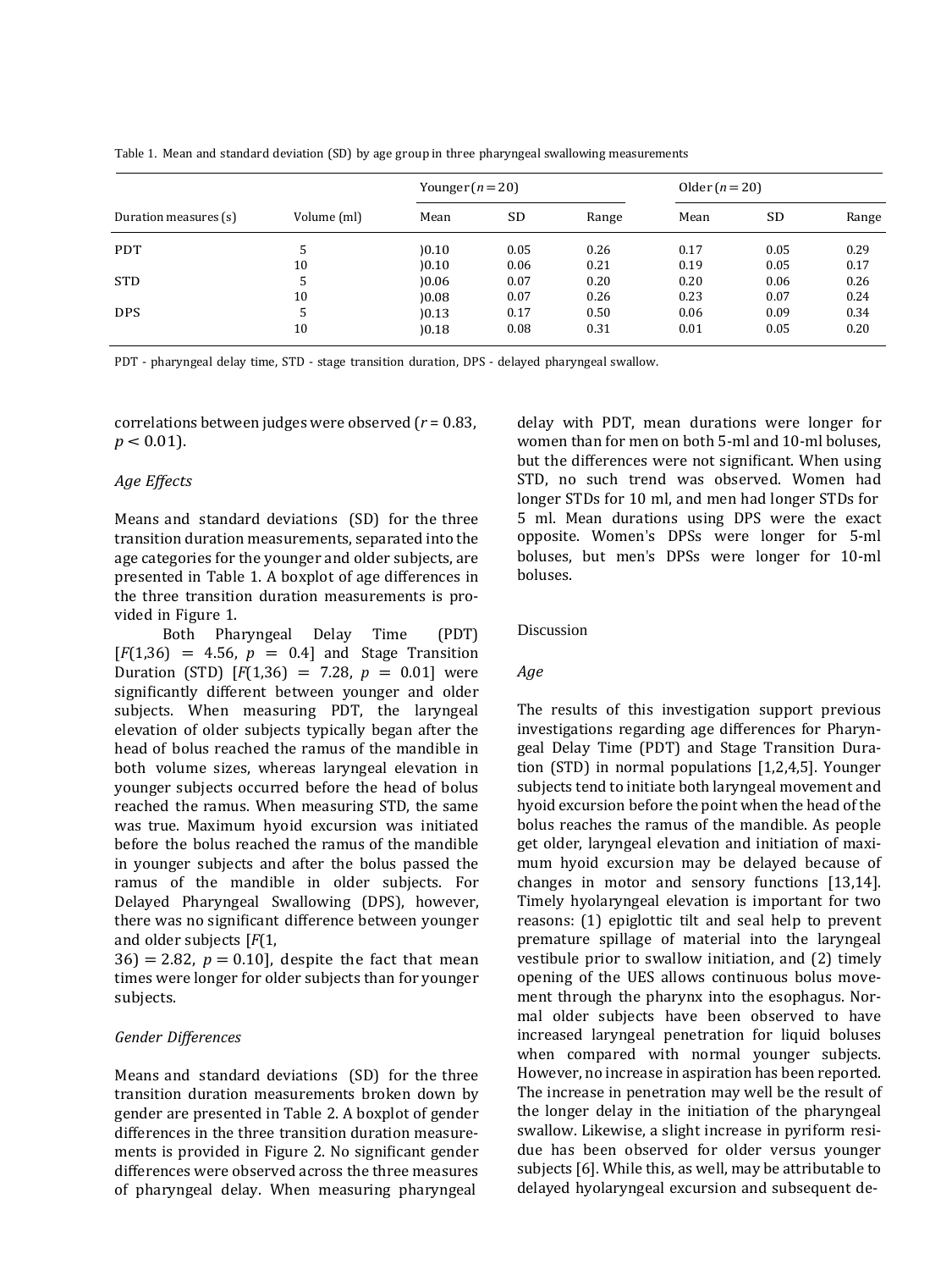

Table 2. Mean and standard deviation (SD) by gender differences in three pharyngeal swallowing measurements

| Duration measures (s) | Volume (ml) | Men $(n = 20)$ |      |       | Women $(n=20)$ |      |       |
|-----------------------|-------------|----------------|------|-------|----------------|------|-------|
|                       |             | Mean           | SD   | Range | Mean           | SD   | Range |
| <b>PDT</b>            | 5           | 0.03           | 0.14 | 0.42  | 0.05           | 0.15 | 0.51  |
|                       | 10          | 0.04           | 0.18 | 0.44  | 0.05           | 0.16 | 0.44  |
| <b>STD</b>            | 5           | 0.06           | 0.14 | 0.47  | 0.01           | 0.15 | 0.51  |
|                       | 10          | 0.06           | 0.19 | 0.61  | 0.09           | 0.16 | 0.54  |
| <b>DPS</b>            | 5           | 0.02           | 0.19 | 0.64  | 0.05           | 0.15 | 0.43  |
|                       | 10          | 0.05           | 0.16 | 0.51  | 0.02           | 0.14 | 0.46  |

PDT - pharyngeal delay time, STD - stage transition duration, DPS - delayed pharyngeal swallow.

lays in UES opening, no substantive problems have been reported in older normal individuals. In addition, any effects on UES function are multifaceted and must be examined from different perspectives. UES function is affected not only by hyolaryngeal excursion but also neural relaxation of the sphincter and bolus propulsion.

Regardless of the direct results, the effects of aging are evident. Reasons provided vary and may be

multifaceted. Robbins et al. [15] affirmed that maximal lingual pressures decline with age and cited many possible reasons. Among these were reduced muscle mass [16], changes in fiber density [17], and reduced numbers of functional motor units [16]. It has also been suggested that some mechanism of the central nervous system may be less able to distinguish a distinct signal from noise in the system [18]. Thus, increased sensory input may be required to stimulate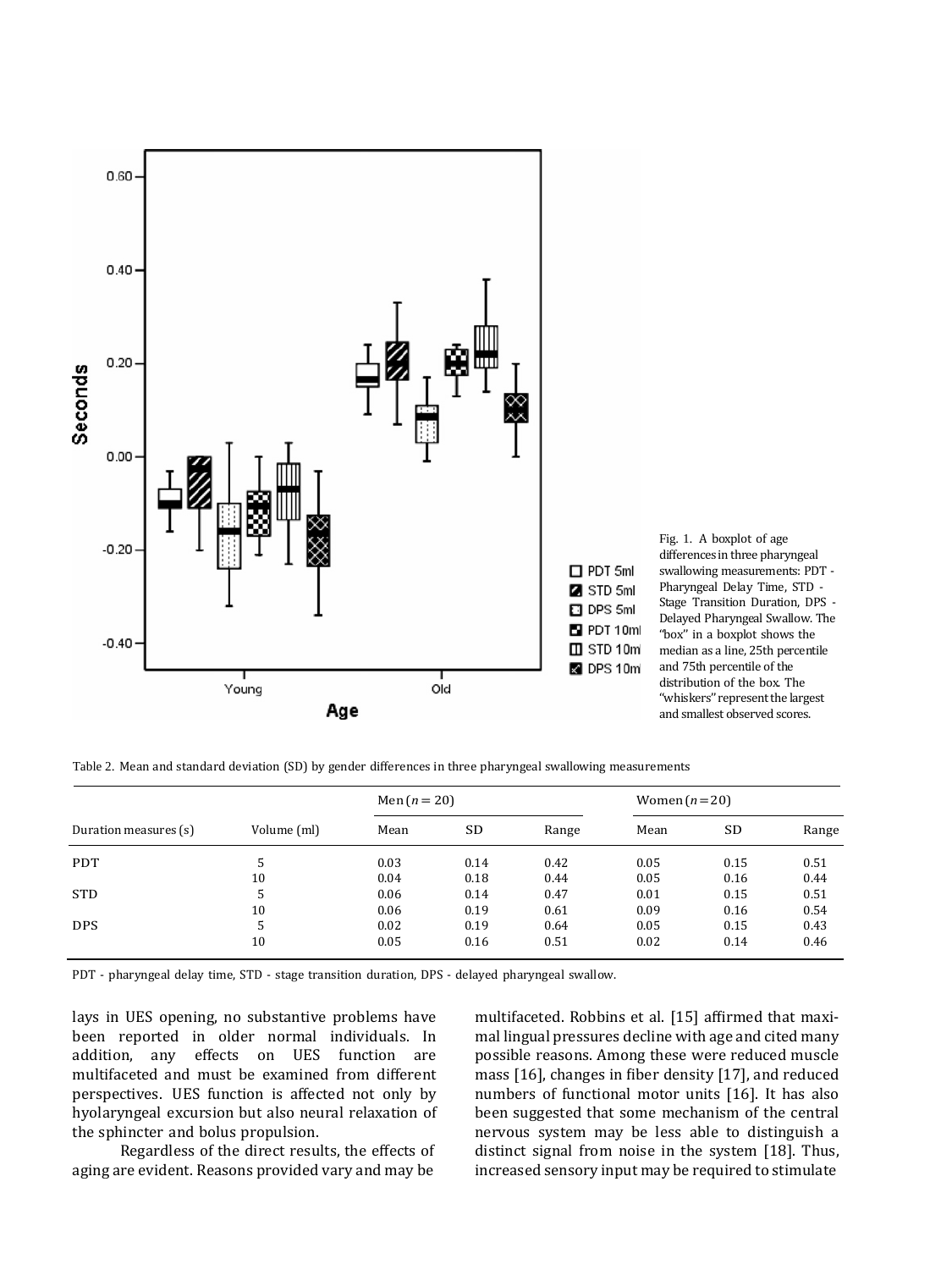

Fig. 2. A boxplot of gender differences in three pharyngeal swallowing measurements: PDT - Pharyngeal Delay Time, STD - Stage Transition Duration, DPS - Delayed Pharyngeal Swallow.

the appropriate response. We cannot even be certain that the delays that occur with age for hyoid and laryngeal movement are negative. Some changes in the swallowing mechanism may be natural compensations for changes in motor and sensory function. Thus, delayed onset of the swallow may be adaptive. It has been suggested that the duration of UES opening may be extended before and after the bolus reaches the UES for older populations as bolus propulsive forces decline. Studies by Robbins et al. [1] and Logemann et al. [4,5] support the idea that older populations have longer UES opening durations than younger populations. Such speculations are neither supported nor negated by the current data. Instead, this article examines the age and gender differences for this one temporal aspect of the swallow based on three definitions.

Based on these data, it appears that STD and PDT are both sensitive to changes that occur with age. One point to be underscored is that even though DPS revealed no *significant* differences between younger and older normal subjects, that younger subjects on the whole had negative values for DPS (the initiation of laryngeal elevation occurred before the bolus reached the valleculae) and older subjects had positive values for DPS (the initiation of laryngeal elevation occurred after the bolus reached the valleculae). Thus, differences exist. Moreover, DPS was originally developed to differentiate between disordered and normal swallowing, not between normal old and normal young swallowing. According

to Perlman et al. [7], it did that. DPS was significantly longer for disordered subjects than normal controls. What these results do indicate is that STD and PTD are more sensitive to the effects of normal aging. Additional research should address comparisons among the three measures for distinguishing normal versus abnormal swallowing function. Such research should focus on aspiration of thin liquids before and/ or during the swallow, as this would be the most likely pathology resulting from delayed initiation of the pharyngeal swallow.

## *Gender*

Measurements of PDT, STD, and DPS produced no significant differences for men versus women in this study. Robbins et al. [1] and Logemann et al. [5] reported significant differences in duration of UES opening between men and women and speculated that prolonged opening of the UES in women resulted as a compensation for smaller head and neck anatomy. Regardless, no effects of gender on initiation of the pharyngeal swallow have been reported.

## *Clinical Importance*

Research regarding the biomechanical measurements of swallowing helps clinicians develop management and treatment plans specific to the type of swallowing problem. Triggering of the pharyngeal swallow induces several related physiologic activities: (1) velopharyngeal closure to the posterior pharyngeal wall to seal the nasopharynx and prevent food or liquid from entering the nasopharynx, (2) elevation and anterior movement of the hyoid and larynx which contribute to epiglottic closure and opening of the UES, (3) closure of the larynx to protect the airway from penetration or aspiration of the bolus, and (4) opening of the cricopharyngeal sphincter to allow passage of the bolus into the esophagus [19]. Thus, delays in the triggering of the pharyngeal swallow can create problems in any or all of the above-mentioned areas. Normative data for many temporal measures have been obtained and reported [1–5]. This study showed that the prolongations in the timing of the pharyngeal swallow exist for older individuals compared with younger individuals. However, ''how long is too long'' has not yet been determined. In addition, this study has several limitations, including a relatively small number of subjects and VFSE data derived from a previous investigation. Future research should evaluate these measures for their ability to distinguish between aspirators and nonaspirators in patients with dysphagia.